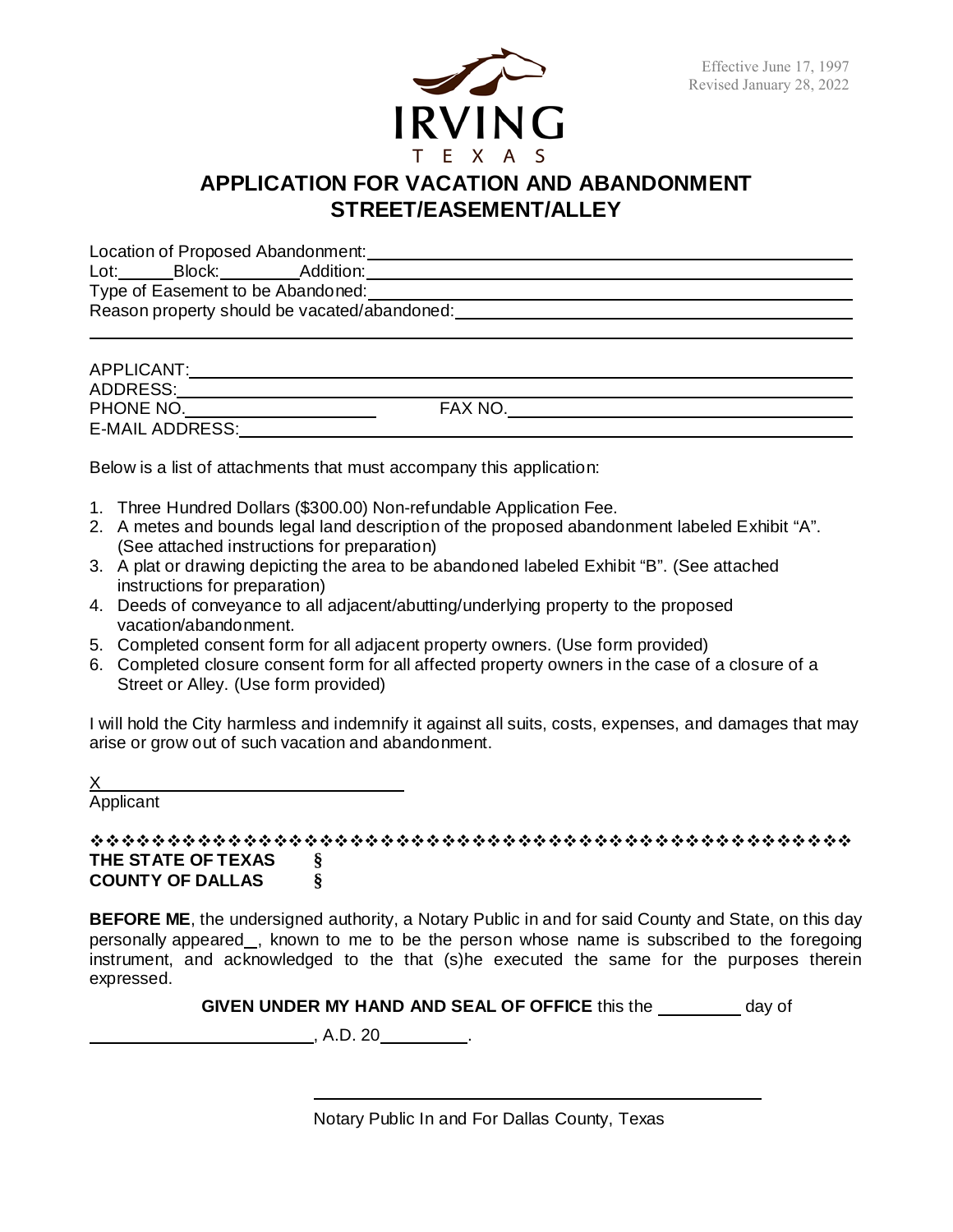#### **INSTRUCTIONS FOR VACATION AND ABANDONMENT STREET/EASEMENT/ALLEY**

- 1. Prior to submitting an application, please verify whether any city utilities currently exist within the area being proposed for abandonment. Contact the Capital Improvement Program via email, maps@cityofirving.org or by phone at 972-721-2611.
- 2. Even though there may not be any City of Irving utilities, there may be other utilities that would affect the abandonment process.
- 3. The applicant(s) will hold the City of Irving harmless and indemnify it against all suits, costs, expenses, and damages that may arise or grow out of such vacation and abandonment.
- 4. The applicant(s) understand(s) that an application fee of THREE HUNDRED Dollars (\$300.00) is payable in advance and is non-refundable.
- 5. The applicant(s) understand(s) that if the property sought to be vacated/abandoned was originally purchased by the City of Irving, the applicant will be required to pay the market value of the property as determined by an appraisal by an independent appraiser. An appraisal fee may be required and is payable in advance of ordering the appraisal and is non-refundable. The appraisal fee may be used as a credit toward the payment of the market value to the city. The market value of the property less credits taken by the applicant will be refunded to the applicant in the event the request is denied.
- 6. The applicant(s) understand(s) that no conveyance of title will be made; the City will vacate and abandon the property in question, but will issue no quitclaim deed to the property. The City will record a Property Abandonment Ordinance Affidavit with Dallas County Deed Records.
- *7.* Legal land descriptions (field notes/metes & bounds) describing the requested vacation and abandonment must accompany the application. *See the attached instructions for preparing field notes.*
- 8. A drawing or plat of the street/easement/alley sought to be vacated and the surrounding area must accompany the application. See the attached instructions for preparing a plat or drawing.
- 9. A copy of the deeds to all property adjacent/abutting to the requested vacation/abandonment must accompany the application. Additional deed research may be required by the applicant to determine the origin of the interest sought to be vacated/abandoned.
- 10. All owners adjacent to the requested abandonment must either consent or state why they do not consent to the requested vacation/abandonment.
- 11. In the event of a street/alley/easement closure that will affect property owners that are not adjacent to the request, each affected property owner must either consent or state why they don't consent. In the case of a street or alley, affected property owners are those to the nearest cross street.
- 12. Return completed application to: Irving City Hall Planning and Community Development Dept., 2<sup>nd</sup> Floor 825 W. Irving Blvd. Irving, TX 75060 *Questions may be referred to: Cheryl Elgin, 972-721-4789 celgin@cityofirving.org*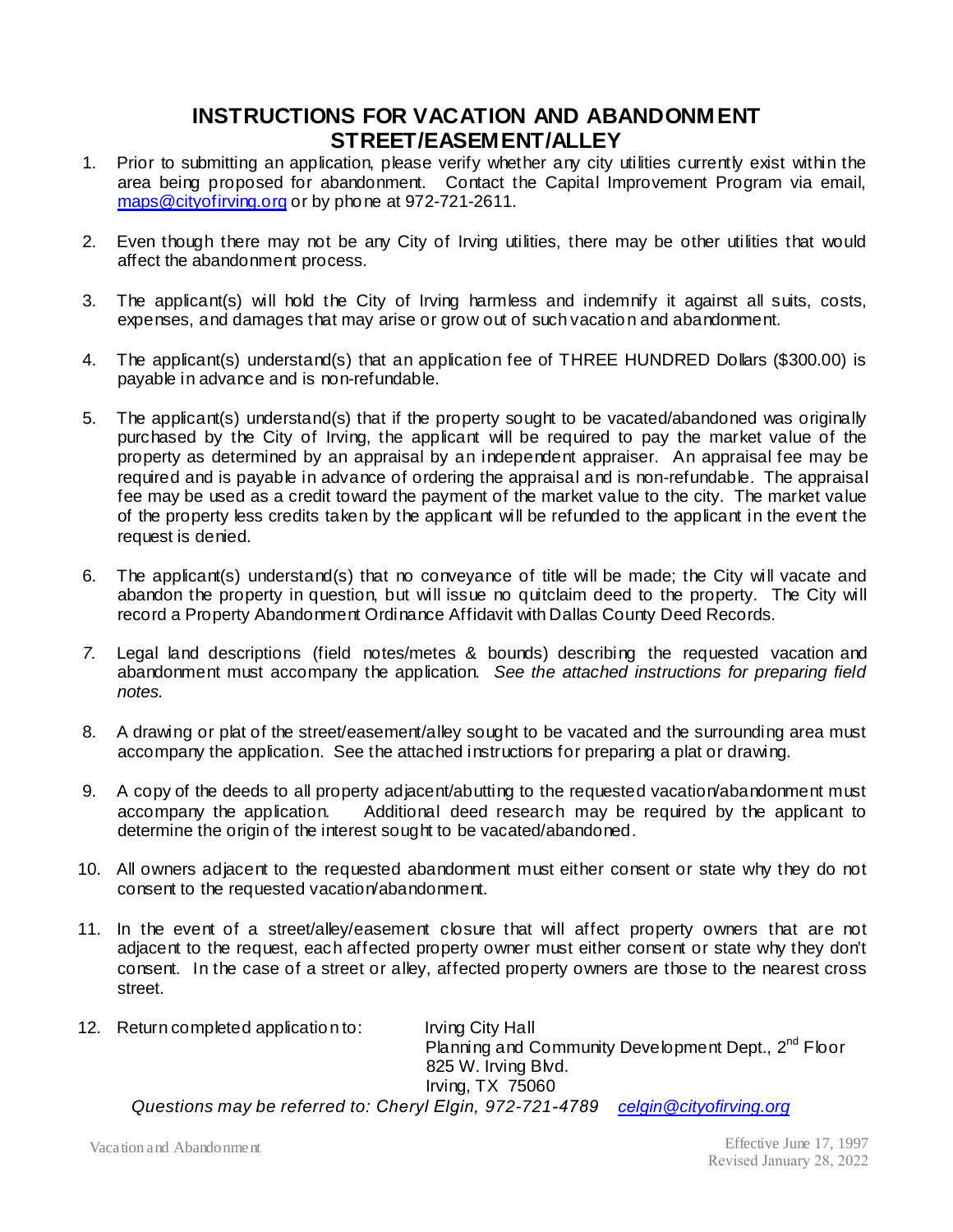## **ADJACENT PROPERTY OWNERS CONSENT FOR VACATION AND ABANDONMENT STREET/EASEMENT/ALLEY**

(Make copies as needed)

| OWNER:          |           |  |
|-----------------|-----------|--|
| <b>ADDRESS:</b> | Lot:      |  |
|                 | Block:    |  |
| PHONE NO.       | Addition: |  |

The undersigned, owner(s) of property abutting upon that portion of the street/easement/alley named and described in Exhibits "A" and "B", **do hereby consent** to such vacation and abandonment, and do hereby release the City of Irving from all claims for damages arising or growing out of such vacation and abandonment. (Include the names and signatures of all owners of the property [ies]. If a husband and wife own property jointly, both must sign. The signatures must be notarized.)

X

OWNER

OR

I am the owner of the adjacent/underlying property and **DO NOT** consent to the vacation and abandonment.

Reason I do not consent:  $\blacksquare$ 

X

**OWNER** 

 **THE STATE OF TEXAS § COUNTY OF DALLAS §**

**BEFORE ME**, the undersigned authority, a Notary Public in and for said County and State, on this day personally appeared , known to me to be the person whose name is subscribed to the foregoing instrument, and acknowledged to the that (s)he executed the same for the purposes therein expressed.

**GIVEN UNDER MY HAND AND SEAL OF OFFICE this the \_\_\_\_\_\_\_ day of** 

 $, A.D. 20$ 

Notary Public In and For Dallas County, Texas

.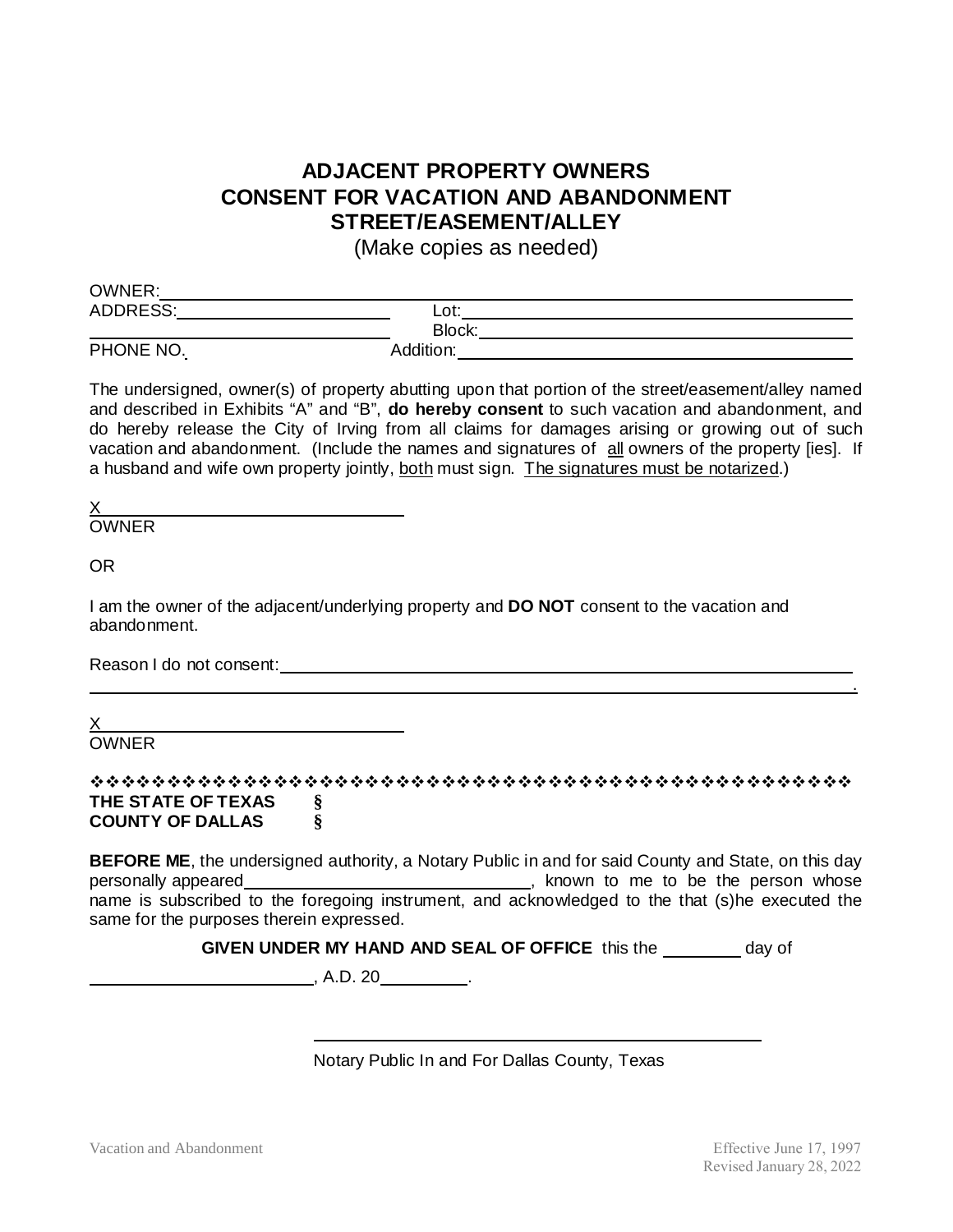### **CONSENT FOR CLOSURE STREET/EASEMENT/ALLEY**

(Make copies as needed)

| <b>OWNER:</b>   |           |  |
|-----------------|-----------|--|
| <b>ADDRESS:</b> | Lot:      |  |
|                 | Block:    |  |
| PHONE NO.       | Addition: |  |

The undersigned, owner(s) of property abutting any remaining such street/easement/alley as far as the first cross street, **do hereby consent** to such vacation and abandonment and closure as described in Exhibits "A" and "B", and do hereby release the City of Irving from all claims for damages arising or growing out of such vacation and abandonment and closure. (Include the names and signatures of all owners of the property [ies]. If a husband and wife own property jointly, both must sign. The signatures must be notarized.)

X

OWNER

 $\sim$   $\sim$   $\sim$   $\sim$ 

OR

I am the owner of the adjacent/underlying property and **DO NOT** consent to the vacation and abandonment and closure of the street/alley/easement.

Reason I do not consent: **Example 2018** 

X

OWNER

 **THE STATE OF TEXAS § COUNTY OF DALLAS §**

**BEFORE ME**, the undersigned authority, a Notary Public in and for said County and State, on this day personally appeared **contact and the person whose** person whose name is subscribed to the foregoing instrument, and acknowledged to the that (s)he executed the same for the purposes therein expressed.

**GIVEN UNDER MY HAND AND SEAL OF OFFICE** this the day of

, A.D. 20 .

Notary Public In and For Dallas County, Texas

.